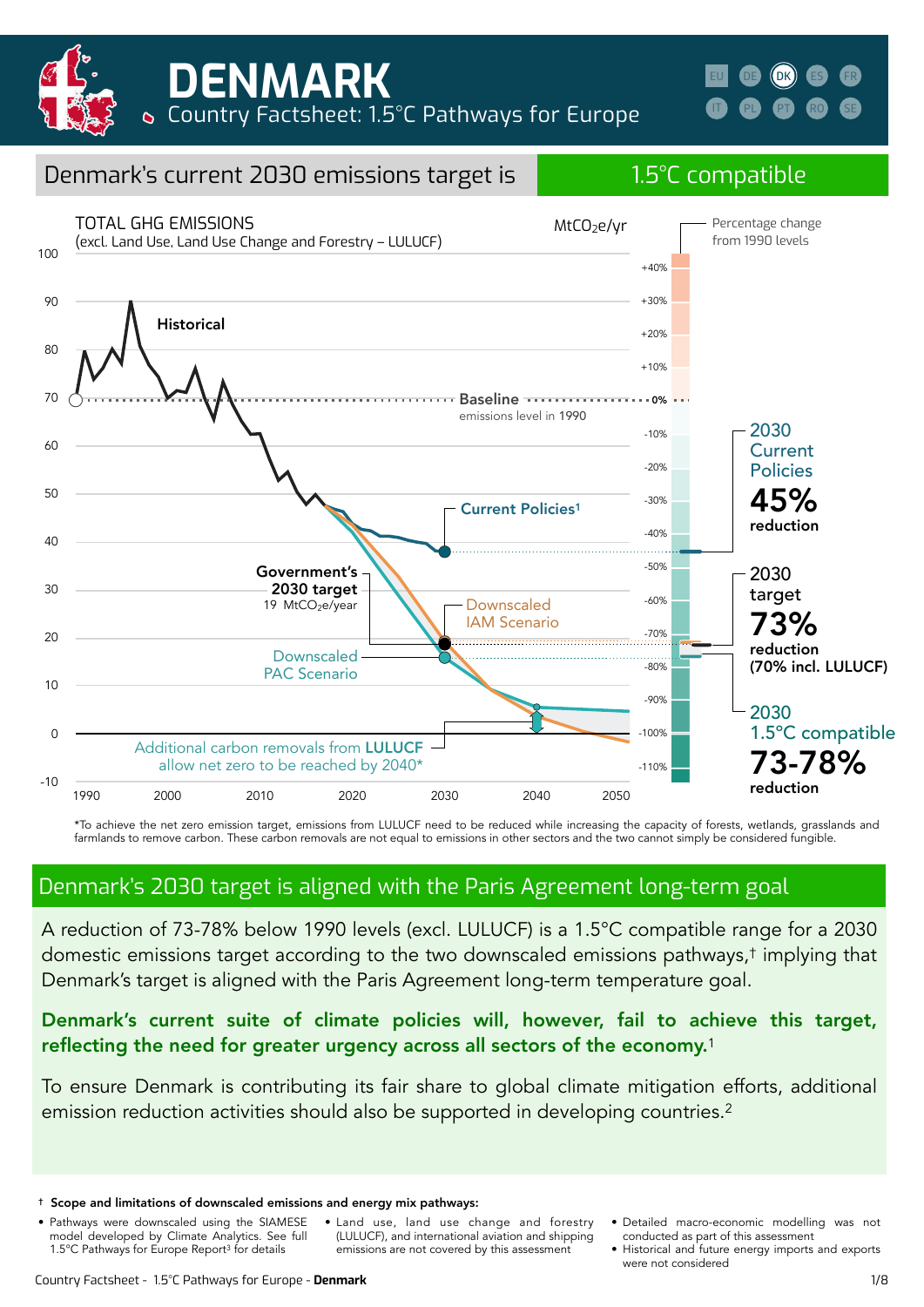# CURRENT SITUATION Snapshot of Denmark's emissions and energy system

#### Emissions profile

Danish emissions were 36% below 1990 levels in 2019, led primarily by steep reductions over time in the power sector.4 The transport sector overtook the power sector in 2015 to become the largest source of emissions, and has seen a 22% increase since 1990. It is the only sector in which emissions did not fall over this period, highlighting the strong need for policies targeting transport.

The more than fourfold increase in the combustion of biomass and biogenic waste in Denmark between 1990 and 2019 includes a large increase in the overall proportion of imported biomass. While emissions from domestically sourced biomass is captured under the LULUCF sector, this is not the case for imported biomass. These emissions are instead generated in third party countries which creates the impression of lower overall emissions within Denmark despite the actual emissions from combustion being generated in Denmark.

Under current policies, as communicated in Denmark's National Energy and Climate Plan (NECP) in 2020, Denmark's emissions (excl. LULUCF) would reach 45% below 1990 levels by 2030, far from achieving its 73% target.1

#### Energy overview and main policy gaps

Total energy demand in Denmark has not fallen as much as in other European countries, reaching just 14% below 1990 levels in 2019.5 However, coal demand has fallen by 85% over this time, replaced primarily with increased combustion of natural gas and, in particular, biomass, which rose by 330%. Oil and petroleum products constitute the largest share of Danish primary energy demand at 44% in 2019, while making up 63% of energy-related emissions.

Biomass is the next largest at 29%, more than all remaining energy sources combined. Transport energy demand has risen by almost 30% between 1990 and 2019, accompanied by a 23% rise in emissions, demonstrating the need for strong policies in this sector to bring emissions down rapidly over coming years. Several options have been recently proposed to address emissions from the LULUCF sector, which turned from a sink to an emissions source in 2012, with emissions rising since then.



**DENMARK**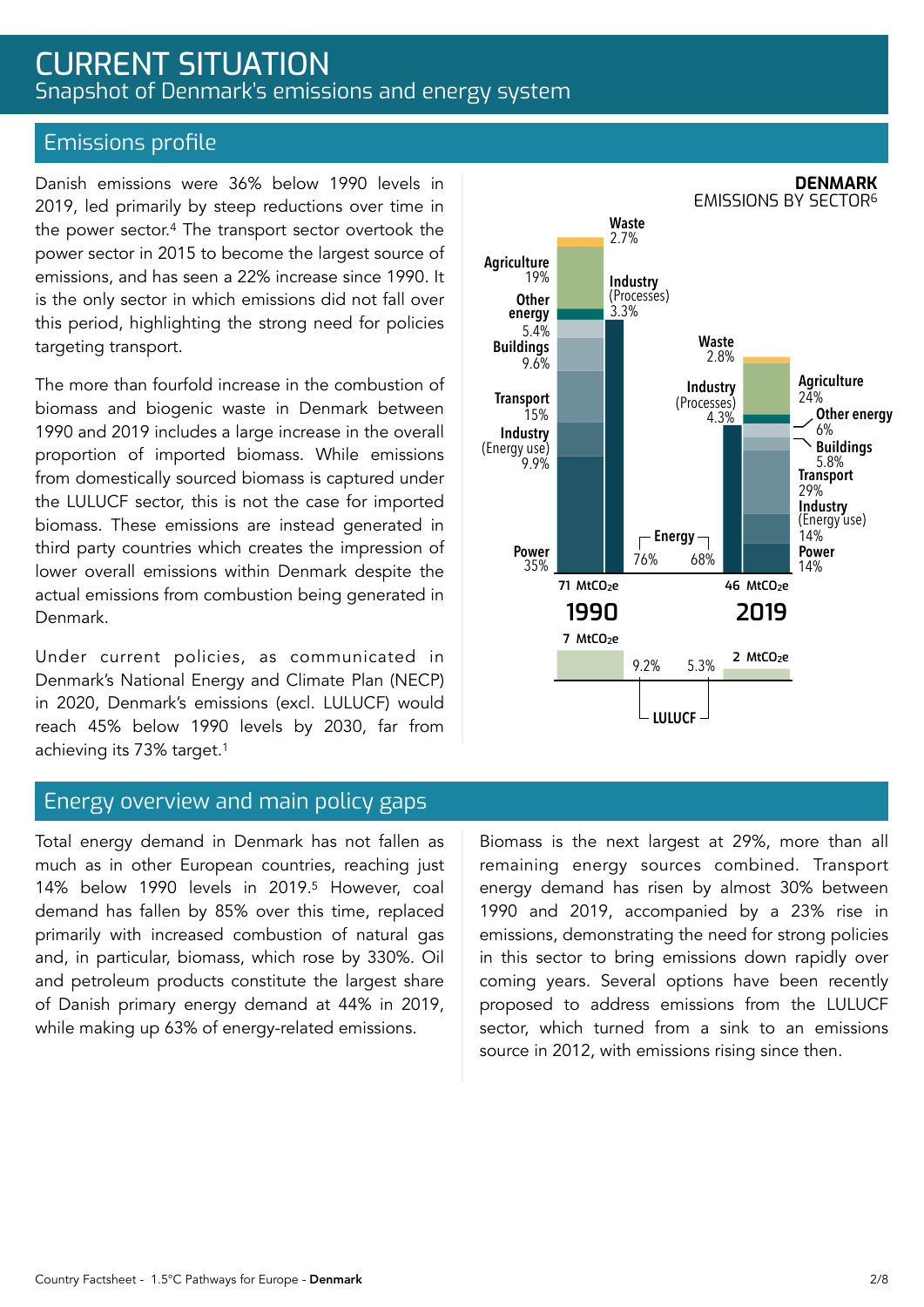# Civil Society & Global Integrated Assessment Models 1.5°C energy and climate scenarios for Europe

The aim of the 1.5°C Pathways for Europe Project is to derive Paris Agreement compatible emissions and energy mix pathways for key European countries. The project seeks to highlight existing scenarios that demonstrate that a very high level of ambition on climate and energy policy *is possible* for the European Union. To reflect the varied methodologies employed to construct such scenarios, we assess the Paris Agreement Compatible (PAC) energy scenario, and a scenario from the global REMIND integrated assessment model (IAM), both embodying high levels of 2030 climate ambition in the European Union region. We use the SIAMESE model developed by Climate Analytics to create country level pathways, using the PAC/REMIND scenario results for the European Union as input and downscaling them based on demographic, economic, energy system, and policy heterogeneity between countries.3,7 We outline key differences between the two scenarios used as input for the SIAMESE downscaling process below.

#### **PAC<sup>8</sup>** Paris Agreement Compatible Energy Scenario 8 9,100 Million December 1988 1990 Million December 1990 Million December 1990 Million December 1990 Million D

The PAC scenario for the EU28 was developed through a bottom-up collective research exercise involving energy and climate experts and incorporating findings from relevant scientific literature.

Around 150 stakeholders from member organisations of the European Environmental Bureau (EEB) and Climate Action Network (CAN) Europe, and from science and industry were involved in the scenario building process.

The PAC scenario is an attempt to construct a European-wide energy scenario which is aligned with the Paris Agreement's objective to limit global warming to 1.5°C and which embodies the demands of civil society.

In doing this it suggests a trajectory with:

- 100% renewable energy supply by 2040
- At least 65% GHG emissions reduction below 1990 levels by 2030
- Net zero emissions by 2040

# An integrated scenario reaching 1.5°C

We assess the global REMIND 1.7 CEMICS-1.5- CDR8 scenario as an additional line of evidence for pathways for the European Union to achieve the 1.5°C long-term temperature goal of the Paris Agreement. REMIND is a global energy-economyclimate model that maximises inter-temporal welfare. It contains macro-economic, energy system, and climate modules that are integrated to attain exogenously prescribed climate targets.11

Population and GDP growth are key drivers of future energy demand and, thus, GHG emissions in IAMs. In our SIAMESE-based downscaling approach, we therefore take growth rates from the shared socioeconomic pathway (SSP) scenarios, specifically SSP2, a middle of the road scenario, in order to assess what the EU-region results of this scenario imply for country-specific energy system transformation.

Key outputs for the EU region from this scenario are:

- 90% renewable energy supply by 2040
- 62% GHG emissions reduction below 1990 levels by 2030 (excl. LULUCF)
- Net zero emissions between 2045-2050

#### Carbon Capture and Storage (CCS):

A key assumption underpinning the PAC scenario is that carbon capture and storage will not be required to achieve net zero emissions for the European Union.

#### Carbon Capture and Storage (CCS):

This IAM scenario envisages some natural gas and biomass combustion with carbon capture and storage.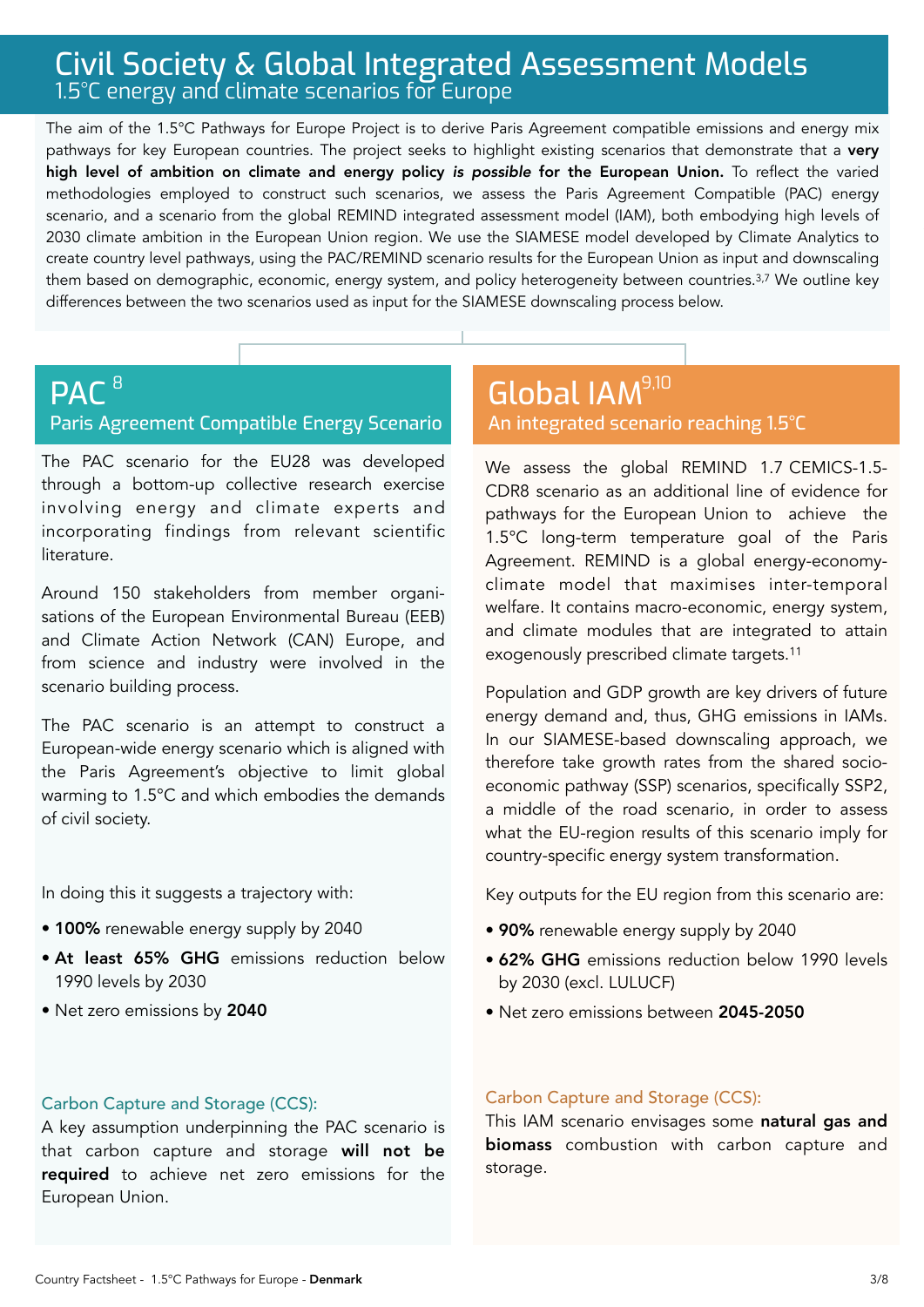# Economy-Wide 1.5°C Pathways

According to the analysis undertaken in this project, achieving a 1.5°C compatible economy for Denmark requires a 73-78% reduction in total GHG emissions by 2030 (excluding LULUCF), and reaching net zero emissions between 2040 and 2050.

There are numerous different pathways to reaching net zero emissions in this timeframe. In the scenarios downscaled, a LULUCF sink of up to 5 MtCO<sub>2</sub>e would achieve net zero by 2050, while under the downscaled PAC scenario, a LULUCF sink of 6 MtCO<sub>2</sub>e would achieve net zero emissions in 2040.

#### **DENMARK** TOTAL GHG EMISSIONS (excl. LULUCF) MtCO2e/yr



to remove carbon. These carbon removals are not equal to emissions in other sectors and the two cannot simply be considered fungible.

## 1.5°C Compatible 2030 primary energy mix<sup>\*</sup>

|                                    | $2017^{5}$ | 2030                               |
|------------------------------------|------------|------------------------------------|
| <b>Renewables</b><br>incl. biomass | 35%        | 68-75%<br><b>PAC</b><br><b>IAM</b> |
| <b>Fossil Fuels</b>                | 65%        | 25-32%<br>PAC.<br><b>IAM</b>       |
| <b>Nuclear</b>                     | $0\%$      | 0%                                 |

In the downscaled PAC and IAM pathways, the share of unabated fossil fuels in primary energy demand should be reduced to between 25-32% by 2030, whereas the renewable energy share should reach between 68-75% by the same date.

The transport and industry sectors constitute a combined 42% of total GHG emissions in Denmark, illustrating the need for strong policies to reduce the oil and natural gas demand that produce these sectoral emissions.<sup>6</sup>

The **[IAM scenario](https://www.pik-potsdam.de/en/institute/departments/transformation-pathways/models/remind/remind16_description_2015_11_30_final#:~:text=REMIND%20is%20a%20global%20energy,inter-temporal%20welfare%20is%20maximized.&text=Macro-economic%20production%20factors%20are,,%20labor,%20and%20final%20energy.)** also achieves efficiency gains, but assumes energy demand continues to rise over time in line with historical growth trends. The large increase in national total primary energy supply reflects the overall increase in the modelled Europe-wide scenario results.

\*Primary energy supply includes losses that occur during the conversion of nuclear and fossil fuels to electricity, resulting in a higher proportion of both nuclear and fossil fuels than in total final energy demand



The **PAC** scenario depicts a future where total energy use rapidly declines through efficiency gains, largely from switching fossil fuel consumption to renewables, increased rates of material reuse and recycling, and consumer demand reduction.

Country Factsheet - 1.5°C Pathways for Europe - Denmark 4/8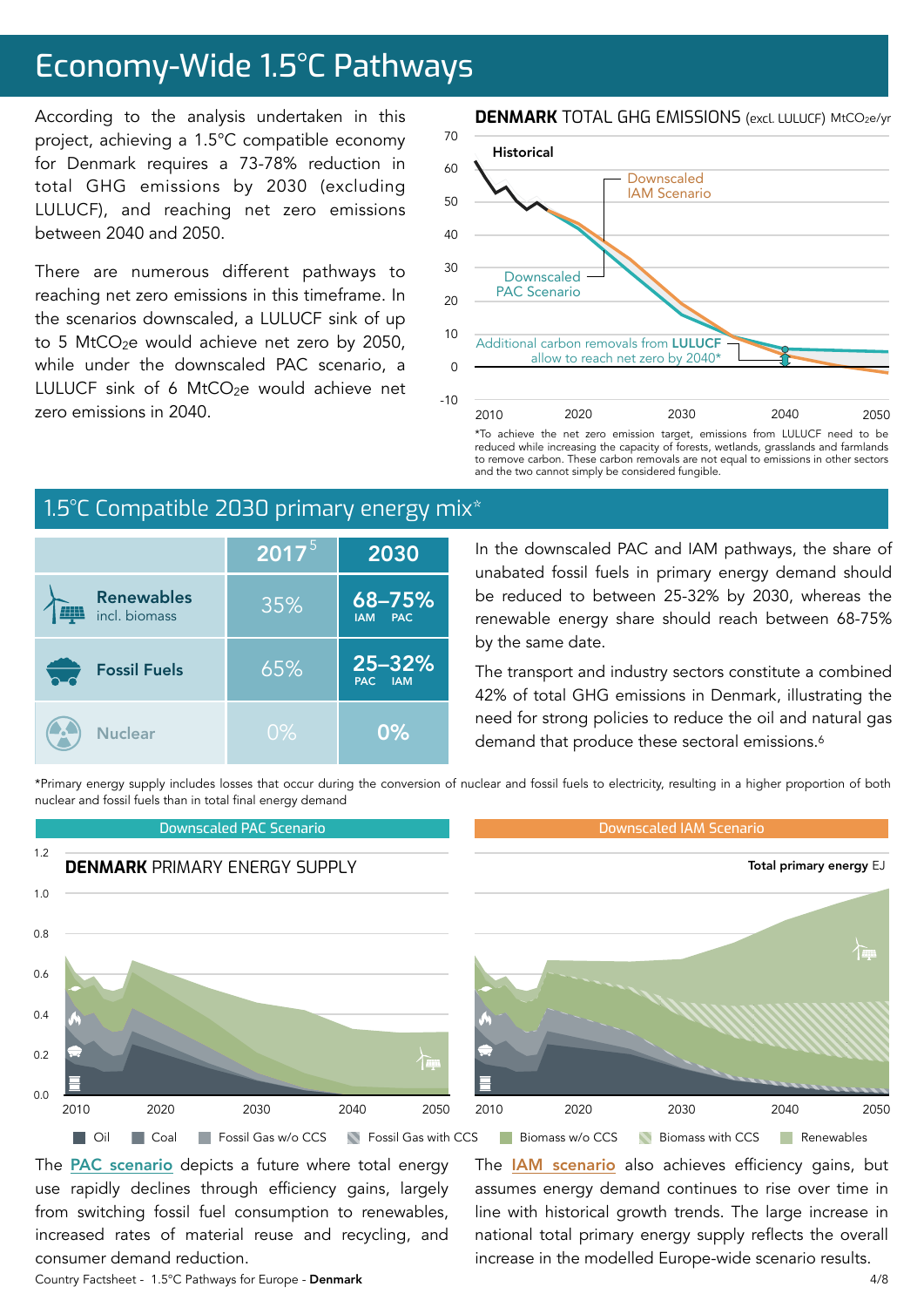# Sectoral decarbonisation: Power

#### **DENMARK** CO<sub>2</sub> EMISSIONS IN THE POWER SECTOR

25

Emissions MtCO2/yr



|            | <b>Renewables</b><br><b>HIN</b><br>incl. biomass | Coal<br>b_d | <b>Fossil gas</b>   | <b>AN</b><br><b>Nuclear</b> |
|------------|--------------------------------------------------|-------------|---------------------|-----------------------------|
| $2017^{5}$ | 72%                                              | 20%         | 7%                  | $0\%$                       |
| 2030       | 98-99%<br>IAM PAC                                | 0%          | $1 - 2%$<br>PAC IAM | 0%                          |

\*No detailed wholesale electricity market modelling was undertaken for this assessment



#### Towards a fully decarbonised power sector

Denmark's power sector has undergone a transformation over the last decade, marked by rapidly declining coal and gas use and rising generation from renewables and biomass. The government's 2030 coal phase out is 1.5°C compatible, and should now be accompanied by a commitment to phase out gas use by around the same date.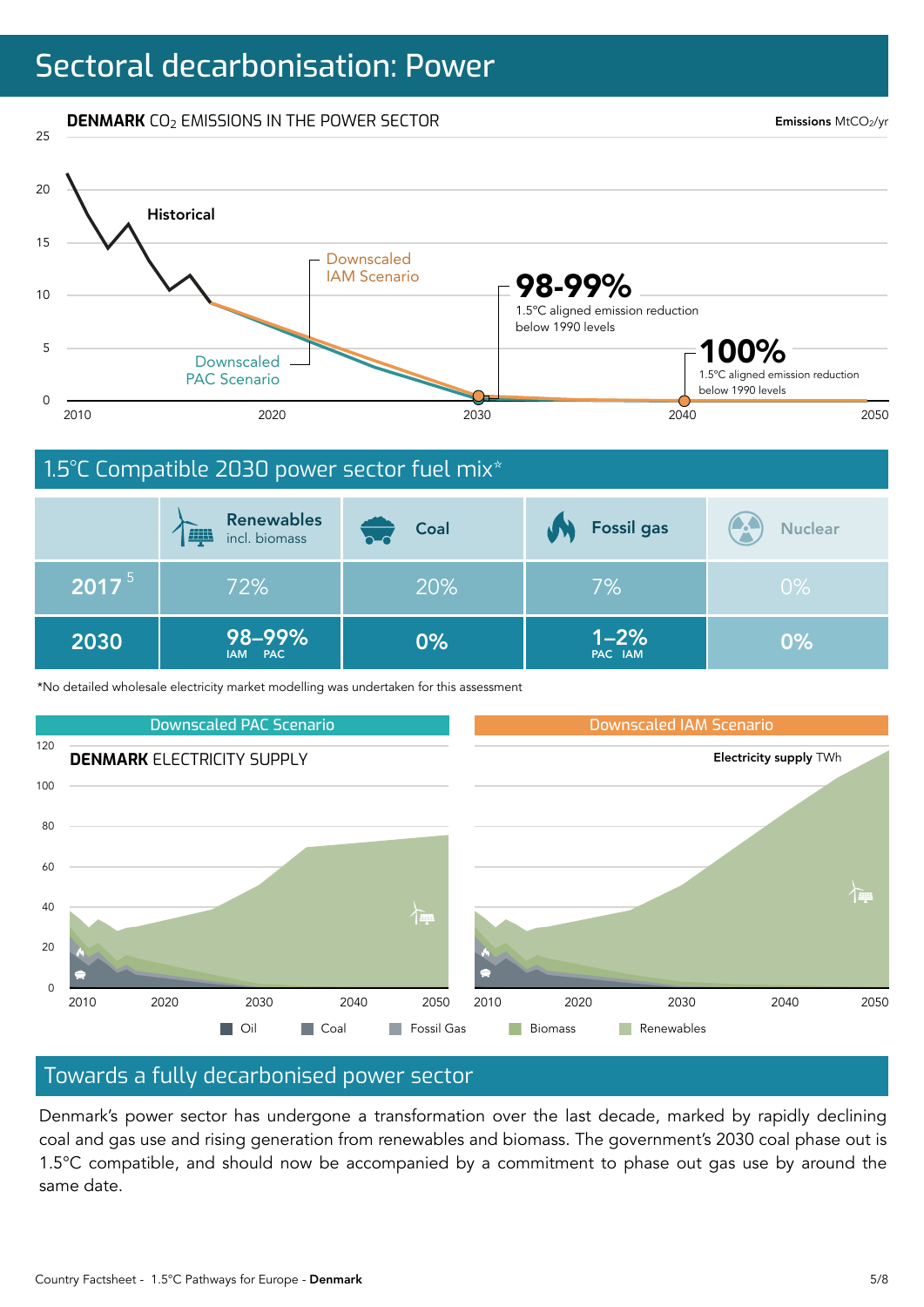# Sectoral decarbonisation: Industry



significantly until 2040 in the pathway downscaled from the PAC scenario, whereby energy-related emissions reach zero, and further reductions occur more gradually. This is due to the nature of these residual (process) emissions that are harder to mitigate than those from fuel combustion.

It was not possible to downscale the chosen IAM scenario due to a misalignment of scenario and

### 1.5°C Compatible 2030 industry sector final energy mix

|          | <b>Electricity</b> | Coal<br>$\mathsf{b}\mathsf{-d}$ | <b>Fossil gas</b> | Renewable<br>Hydrogen |
|----------|--------------------|---------------------------------|-------------------|-----------------------|
| $2017^5$ | 32%                | 6%                              | 30%               | 0%                    |
| 2030     | 47%                | 4%                              | 21%               | 6%                    |



#### Towards a fully decarbonised industry sector

Emissions from Denmark's industry sector have fallen at more than double the rate (-31%) at which energy demand has declined (-15%) over the period 1990-2019.5,6 This is primarily due to fuel switching from coal and oil, which have seen demand decline by 71% and 41% respectively, to natural gas and biomass, which are 15% and 133% higher in 2019 than in 1990. The remaining coal use in industry should be phased out by 2035 at the latest, while oil and gas demand should be eliminated between 2035 and 2040.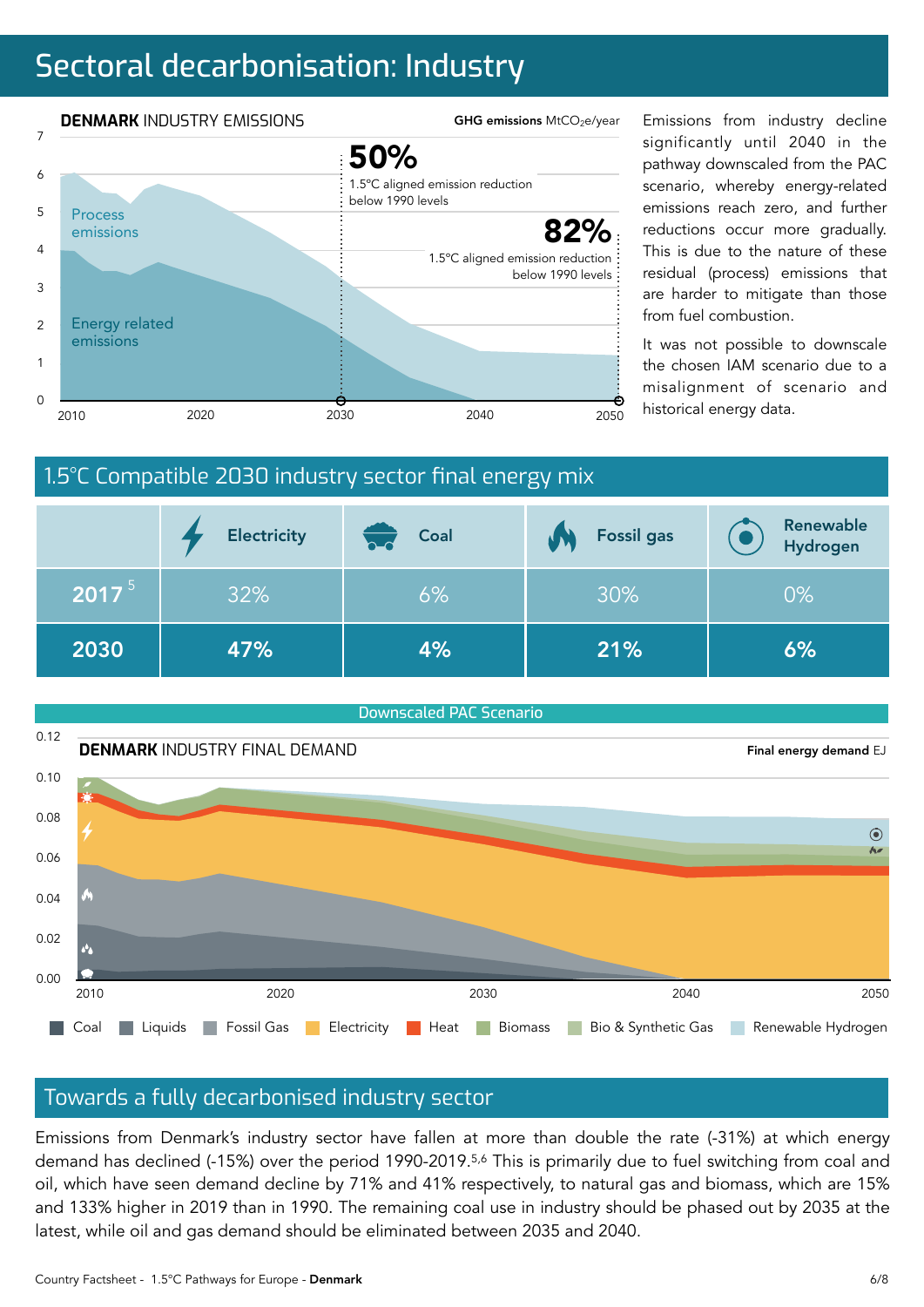# **Closing the Ambition Gap** Closing the Ambition Gap

### Key characteristics of Denmark's 1.5°C compatible pathways

|                                                      | <b>Historical</b>            | 1.5°C compatible benchmarks         |                                  | <b>Country targets</b>       |                                       |
|------------------------------------------------------|------------------------------|-------------------------------------|----------------------------------|------------------------------|---------------------------------------|
|                                                      | 2017                         | 2030                                | 2050                             | 2030*                        | 2050<br>incl. LULUCF**                |
| <b>Total GHG</b>                                     | 48<br>MtCO <sub>2</sub> e/yr | $16 - 19$<br>MtCO <sub>2</sub> e/yr | $-2-5$<br>MtCO <sub>2</sub> e/yr | 19<br>MtCO <sub>2</sub> e/yr | $\mathbf 0$<br>MtCO <sub>2</sub> e/yr |
| excl. LULUCF                                         | 31%<br><b>below 1990</b>     | 73-78 %<br><b>below 1990</b>        | $93 - 103 %$<br>below 1990       | 73 %<br><b>below 1990</b>    | $100\%$<br><b>below 1990</b>          |
| <b>Emissions intensity of</b><br>power generation*** | 307<br>gCO2/kWh              | $4 - 10$<br>qCO2/kWh                | $\Omega$<br>gCO2/kWh             |                              |                                       |
| Share of renewable power                             | 72 %                         | 98-99 %                             | 100 %                            | 100 %                        |                                       |
| Share of unabated fossil<br>fuel in power            | 28 %                         | $1 - 2%$                            | 0%                               | $0\%$                        |                                       |
| Share of nuclear power                               | 0%                           | $0\%$                               | 0%                               |                              |                                       |
| Industry electrification rate                        | 32 %                         | 47 %                                | 65 %                             |                              |                                       |

\* 2030 target excluding LULUCF calculated using the government's 'with existing measures' emissions projections from the NECP 20201

\*\* 2050 target is shown including LULUCF emissions due to the absence of government projections for these emissions to 2050

\*\*\* Does not include upstream emissions

#### Raising Ambition

Denmark has set ambitious domestic emissions and renewable energy targets that are aligned with 1.5°C compatible pathways derived in this analysis, but so far lacks the policies to achieve them.1 In particular, policies are lacking to encourage the necessary rapid decarbonisation of the transport, industry, and buildings sectors. After falling from their record high in 2018, transport emissions need to continue to decline. Investments to achieve modal shift from cars to public transport and walking or cycling are crucial moving forward, as are incentives to encourage house owners to install low carbon heating options.

#### Other modelling results

#### **[Inforse Europe: Energy Vision 2030 for Denmark](https://www.inforse.org/europe/pdfs/EnergyVision2030-UK.pdf)**<sup>12</sup>

• 100% renewable energy by 2030

| View the full report covering the EU27 and the 9 membe <u>r states below or view the other factsheets in this series b</u> |        |         |              |        |          |         |              |        |
|----------------------------------------------------------------------------------------------------------------------------|--------|---------|--------------|--------|----------|---------|--------------|--------|
| Denmark                                                                                                                    | France | Germany | <b>Italy</b> | Poland | Portugal | Romania | <b>Spain</b> | Sweden |